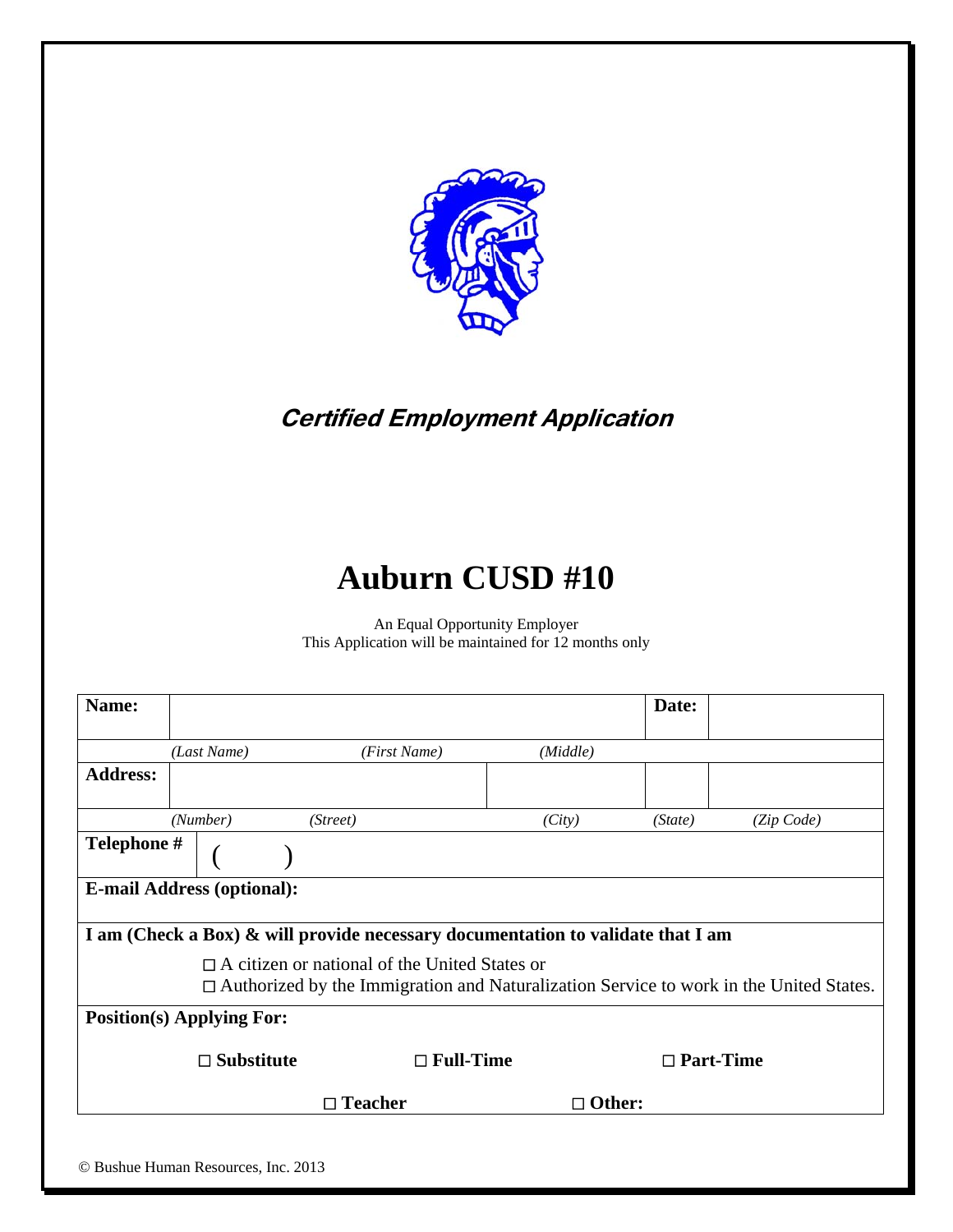| Have you ever worked for this school district before?<br>$\Box$ Yes $\Box$ No                                                                                                                                                  |        |  |  |             |                |                        |  |  |
|--------------------------------------------------------------------------------------------------------------------------------------------------------------------------------------------------------------------------------|--------|--|--|-------------|----------------|------------------------|--|--|
|                                                                                                                                                                                                                                |        |  |  |             |                |                        |  |  |
| Date available to Start:                                                                                                                                                                                                       |        |  |  |             |                |                        |  |  |
| Are you available to Work: $\Box$ Full-time $\Box$ Part-time                                                                                                                                                                   |        |  |  | $\Box$ Days | $\Box$ Nights  | $\Box$ <i>Weekends</i> |  |  |
| List any day or hours you are unable to work:                                                                                                                                                                                  |        |  |  |             |                |                        |  |  |
|                                                                                                                                                                                                                                | (Name) |  |  |             | (Relationship) |                        |  |  |
| <b>List Any Friends or</b>                                                                                                                                                                                                     |        |  |  |             |                |                        |  |  |
| <b>Relatives working</b><br>here:                                                                                                                                                                                              |        |  |  |             |                |                        |  |  |
|                                                                                                                                                                                                                                |        |  |  |             |                |                        |  |  |
|                                                                                                                                                                                                                                |        |  |  |             |                |                        |  |  |
| Please indicate your source of referral:                                                                                                                                                                                       |        |  |  |             |                |                        |  |  |
| $\Box$ District Employee $\Box$ Newspaper $\Box$ Employment Agency $\Box$ Contacted On Own $\Box$ Other                                                                                                                        |        |  |  |             |                |                        |  |  |
| Name: Name and the second state of the second state of the second state of the second state of the second state of the second state of the second state of the second state of the second state of the second state of the sec |        |  |  |             | Name:          |                        |  |  |

## **United States Military Service:**

| Do you have United States Military Experience? $\square$ Yes $\square$ No |  |                     |         | <b>Branch:</b>                       |  |
|---------------------------------------------------------------------------|--|---------------------|---------|--------------------------------------|--|
| <b>Date Entered:</b>                                                      |  | Date<br>Discharged: |         | <b>Rank at Time of</b><br>Discharge: |  |
| <b>Special Skills or</b><br><b>Training from Service:</b>                 |  |                     | Status: | <b>Present Military</b>              |  |

## **Education & Training:**

Please list educational institutions (high school, technical schools, college) attended beginning with the most recent.

| Name & Location of School | <b>Year Graduated</b> | <b>Degree Earned/Major</b> |
|---------------------------|-----------------------|----------------------------|
|                           |                       |                            |
|                           |                       |                            |
|                           |                       |                            |
|                           |                       |                            |
|                           |                       |                            |
|                           |                       |                            |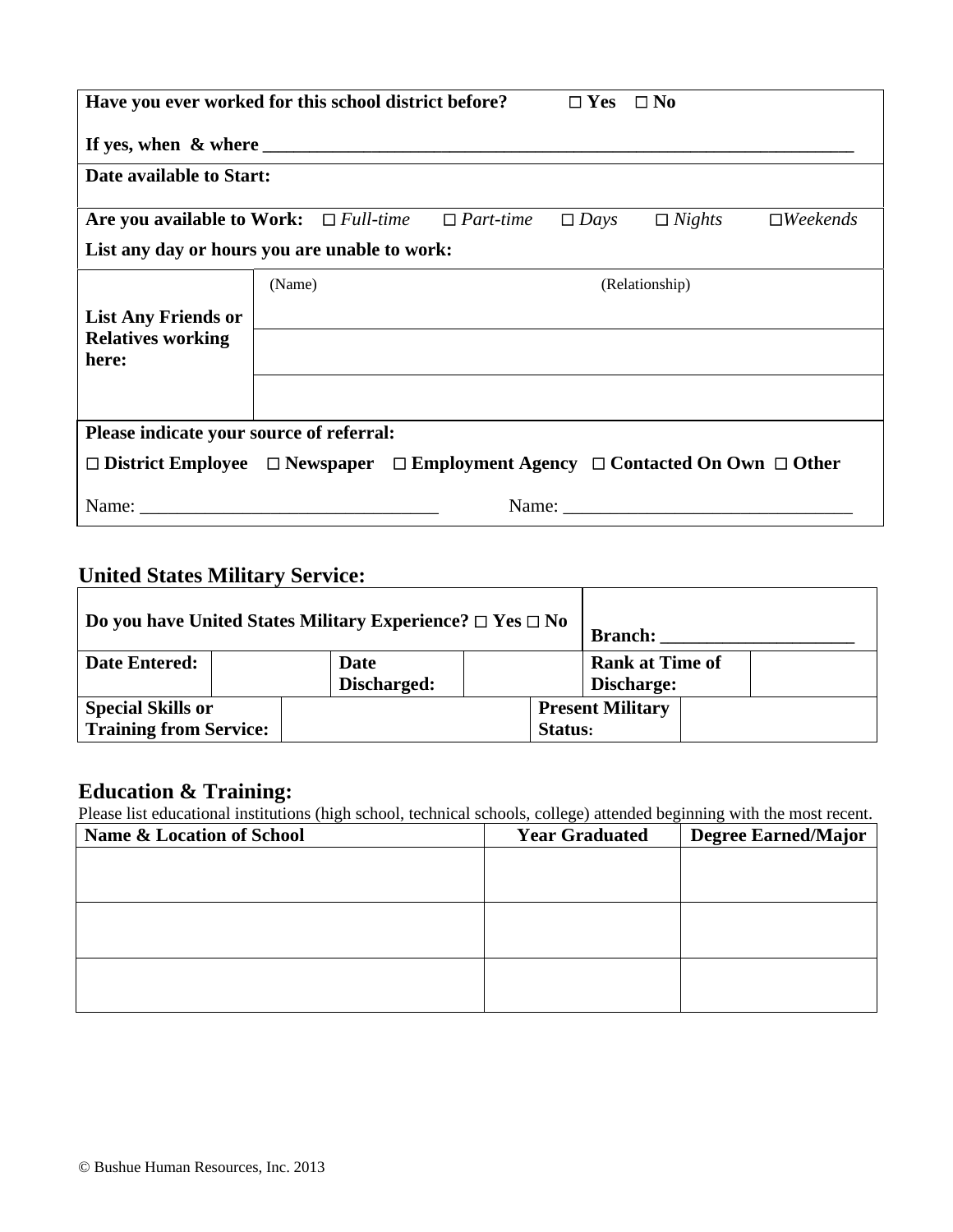# **Work Experience:** List below your previous employers, starting with the most current one.

| <b>Company Name:</b>             |                      | Address: |                         |               |    |
|----------------------------------|----------------------|----------|-------------------------|---------------|----|
|                                  |                      |          |                         |               |    |
| Position:                        | Earnings - Beginning |          | Ending                  | Dates - From  | To |
|                                  |                      |          |                         |               |    |
| Supervisor -Name and Title       |                      |          | Phone                   |               |    |
|                                  |                      |          | €                       |               |    |
| Reason for Leaving               |                      |          |                         |               |    |
|                                  |                      |          |                         |               |    |
| <b>Company Name:</b>             |                      | Address: |                         |               |    |
|                                  |                      |          |                         |               |    |
| Position:                        | Earnings - Beginning |          | Ending                  | Dates - From  | To |
|                                  |                      |          |                         |               |    |
| Supervisor - Name and Title      |                      |          | Phone<br>$\overline{ }$ | $\mathcal{E}$ |    |
|                                  |                      |          |                         |               |    |
| Reason for Leaving               |                      |          |                         |               |    |
| <b>Company Name:</b>             |                      | Address: |                         |               |    |
|                                  |                      |          |                         |               |    |
| Position:                        | Earnings - Beginning |          | Ending                  | Dates - From  | To |
|                                  |                      |          |                         |               |    |
| Supervisor Name and Title        |                      |          | Phone                   |               |    |
|                                  |                      |          |                         | $\lambda$     |    |
| Reason for Leaving               |                      |          |                         |               |    |
|                                  |                      |          |                         |               |    |
| <b>Company Name:</b>             |                      | Address: |                         |               |    |
|                                  |                      |          |                         |               |    |
| Position:                        | Earnings - Beginning |          | Ending                  | Dates - From  | To |
|                                  |                      |          |                         |               |    |
| <b>Supervisor Name and Title</b> |                      |          | Phone                   |               |    |
|                                  |                      |          |                         |               |    |
| Reason for Leaving               |                      |          |                         |               |    |
|                                  |                      |          |                         |               |    |
|                                  |                      |          |                         |               |    |

Are there any other places you have worked in addition to those listed above?  $\Box$  Yes  $\Box$  No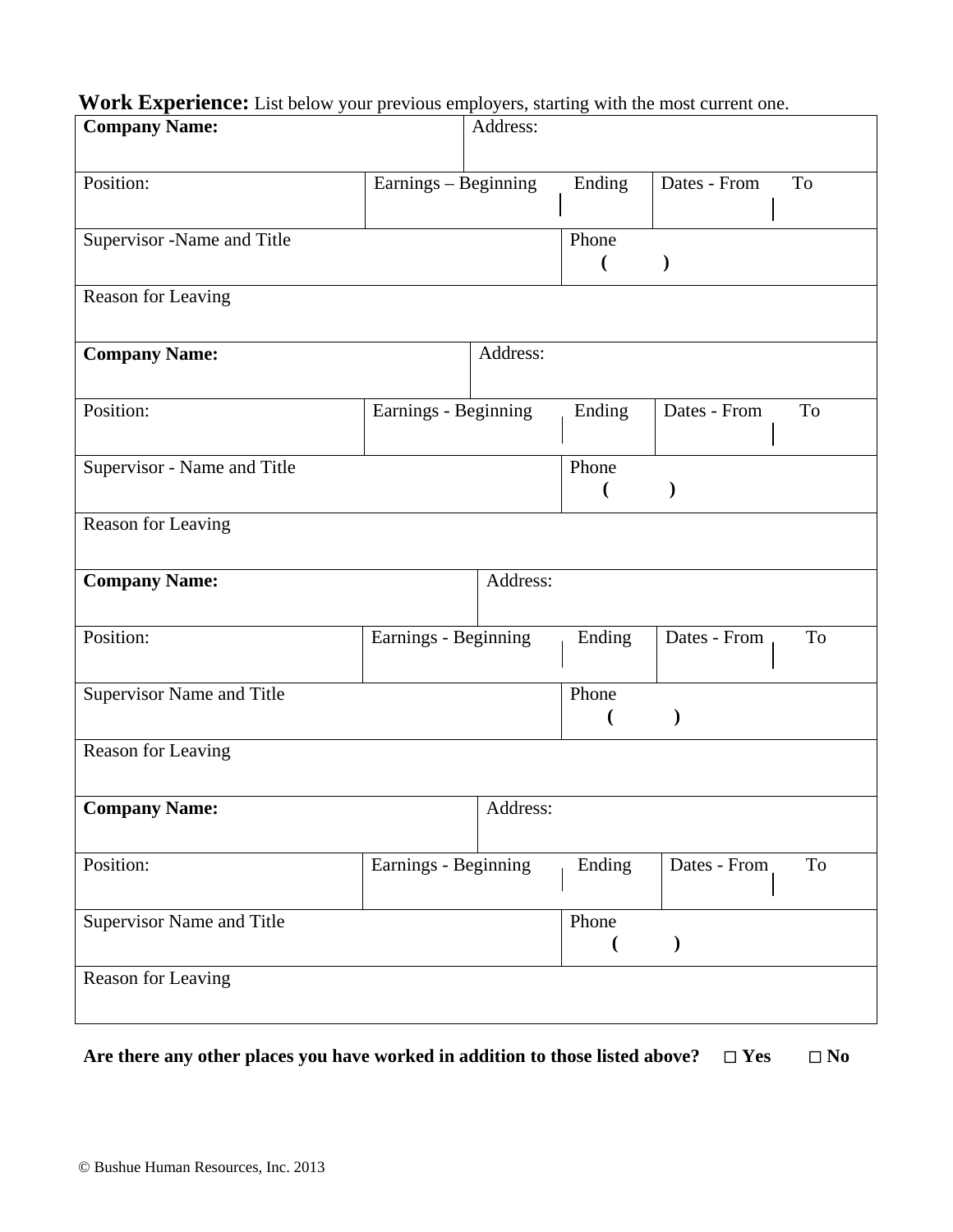#### **Additional Experience:**

Please list any additional experience.

**Professional References:** Include three professional references who supervised your previous work (principals, supervisors, superintendents).

| <b>Name</b> | <b>Address, City, State</b> | <b>Position</b> | <b>Phone Number</b> |
|-------------|-----------------------------|-----------------|---------------------|
|             |                             |                 |                     |
|             |                             |                 |                     |
|             |                             |                 |                     |
|             |                             |                 |                     |
|             |                             |                 |                     |
|             |                             |                 |                     |

\_\_\_\_\_\_\_\_\_\_\_\_\_\_\_\_\_\_\_\_\_\_\_\_\_\_\_\_\_\_\_\_\_\_\_\_\_\_\_\_\_\_\_\_\_\_\_\_\_\_\_\_\_\_\_\_\_\_\_\_\_\_\_\_\_\_\_\_\_\_\_\_\_\_\_\_\_\_\_\_\_\_\_\_

THIS SECTION MUST BE COMPLETED AS PART OF THE APPLICATION PROCESS. PLEASE MAKE CERTAIN THAT YOU ANSWER ALL OF THE QUESTIONS TRUTHFULLY. OMISSION OR FALSIFICATION OF ANY CRIMINAL INFORMATION WILL BE GROUNDS FOR IMMEDIATE DISMISSAL.

 $\Box$  **Yes**  $\Box$  **No** Have you ever been convicted of an offense other than a minor traffic violation?

If **YES**, when, where, and disposition of the conviction:

\_\_\_\_\_\_\_\_\_\_\_\_\_\_\_\_\_\_\_\_\_\_\_\_\_\_\_\_\_\_\_\_\_\_\_\_\_\_\_\_\_\_\_\_\_\_\_\_\_\_\_\_\_\_\_\_\_\_\_\_\_\_\_\_\_\_\_\_\_\_\_\_\_ *Note: An applicant for employment is not obligated to disclose sealed or expunged records of conviction or arrest*.

 **Yes No** Have you ever been convicted of, had adjudication withheld, pled no contest to, or entered a pretrial intervention program for a misdemeanor or felony criminal charge, or are there currently criminal charges pending against you? (IF YES, EXPLAIN ON SEPARATE SHEET)

 **Yes No** Have you ever been confirmed as a child abuser by DCFS or similar state agency? (IF YES, EXPLAIN ON SEPARATE SHEET)

 **Yes No**Have you ever been suspended without pay, or dismissed from employment, or resigned while an investigation was in progress for possible disciplinary action? IF YES, WHERE  $\Box$  $W\text{HEN}$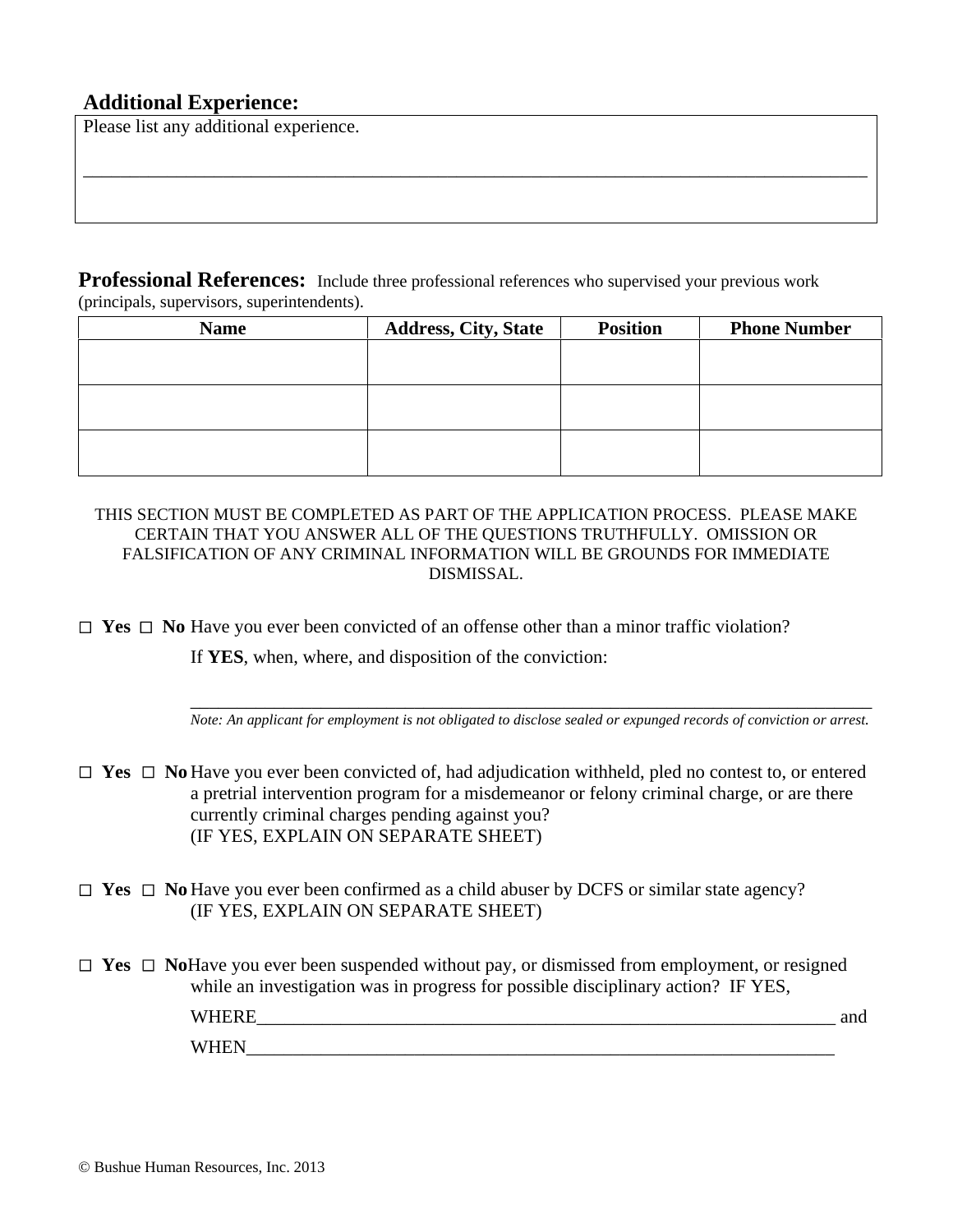By signing below, I understand that the information provided is true and correct, and that any misstatements or omission of material facts in the application or the hiring process may result in discontinuing of the hiring process or termination of employment, no matter when discovered. I agree that the district shall not be held liable in any respect if my employment is terminated because of false statements, answers or omissions made by me in this application.

I authorize the school district to analyze the truthfulness of all statements made on this application, complete reference checks from my current and former employers, and others that may provide information regarding my education and experiences. I also authorize a criminal background, sex offender, and other checks required by Federal and State government, the school code and insurance carrier for the district. I acknowledge that consideration for employment is contingent on the results of these background check(s). In addition, I give my consent for all contacted persons including current and former employers to provide information concerning this application, and I release each such person from liability for providing information to the school district.

I understand that any offers of employment may be contingent upon my taking and successfully passing a drug and/or alcohol test in accordance with school district's policy. If I refuse to submit to testing, refuse to sign the school district consent form, or test positive, the school district will not employ me.

I hereby attest that all statements made by me above are true to the best of my knowledge, and I agree to the terms noted above.

**Date:** \_\_\_\_\_\_\_\_\_\_\_\_\_\_\_\_\_\_ **Applicant's Signature:** \_\_\_\_\_\_\_\_\_\_\_\_\_\_\_\_\_\_\_\_\_\_\_\_\_\_\_\_\_\_\_\_\_\_\_\_\_\_\_\_